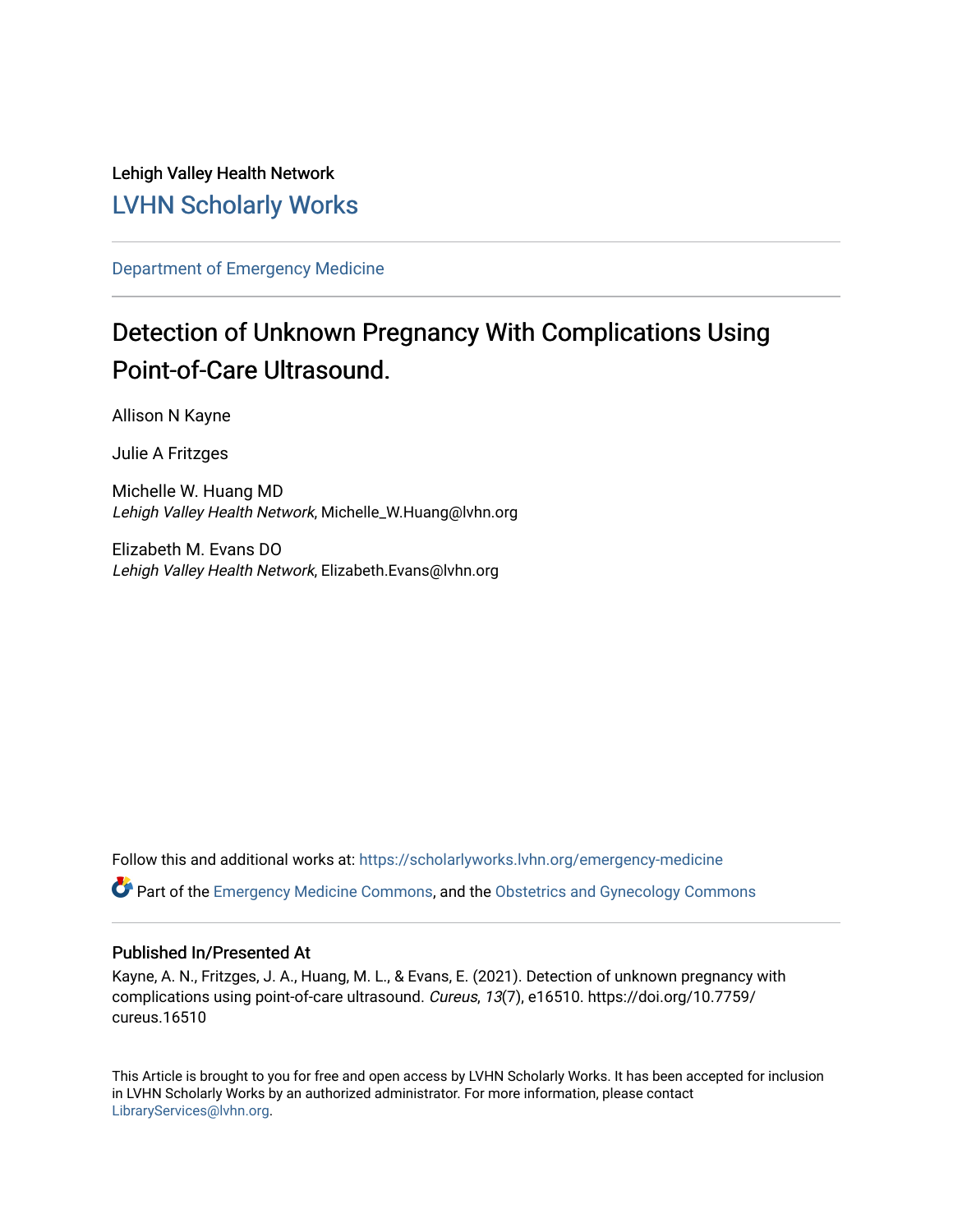## <span id="page-1-0"></span>**Detection of Unknown Pregnancy With Complications Using Point-of-Care Ultrasound**

[Allison](https://www.cureus.com/users/204889-allison-n-kayne) N. Kayne  $^1$  , Julie A. [Fritzges](https://www.cureus.com/users/223187-julie-fritzges)  $^1$  , [Michelle](https://www.cureus.com/users/223188-michelle-w-huang) L. Huang  $^2$  , [Elizabeth](https://www.cureus.com/users/206361-elizabeth-evans) Evans  $^1$ 

1. Department of Emergency and Hospital Medicine, Lehigh Valley Health Network, Allentown, USA 2. Department of Obstetrics and Gynecology, Lehigh Valley Health Network, Allentown, USA

**Corresponding author:** Elizabeth Evans, elizabeth.evans@lvhn.org

#### **Abstract**

Eclampsia, a condition diagnosed in pre-eclamptic patients who experience seizures, can lead to maternal and fetal death if not treated early. The present case discusses the clinical management of an 18-year-old female who presented to the emergency department (ED) after a generalized tonic-clonic seizure. A physical examination revealed that she was also hypertensive. Based on these symptoms which required urgency due to the patient's instability, and the suspicion that the patient could be pregnant, point-of-care ultrasound (POCUS) was performed. In this case, a POCUS was a faster more accessible modality than a urine or serum human chorionic gonadotropin test. Although the patient denied that she was pregnant, POCUS identified that she was approximately 22-24 weeks pregnant. The patient was promptly diagnosed with eclampsia and given medication to control her blood pressure and seizures. This case highlights the benefits of using POCUS in the ED to expedite clinical decisions by identifying the etiology of a patient's condition and lends itself to the discussion of its utility in a critically ill pregnant woman. It also serves to reinforce the importance of keeping eclampsia as part of an emergency physician's differential when confronted with a potentially pregnant patient with relevant symptoms.

<span id="page-1-1"></span>**Categories:** Emergency Medicine, Obstetrics/Gynecology **Keywords:** eclampsia, unknown pregnancy, point-of-care ultrasound, pregnancy complications

#### **Introduction**

Approximately 14% of all maternal deaths globally are a result of hypertensive disorders during pregnancy, of which the majority of mortalities are associated with pre-eclampsia and eclampsia [1]. Pre-eclampsia is characterized by an onset of hypertension (systolic blood pressure of ≥140 mmHg and/or diastolic blood pressure of ≥90 mmHg) after 20 weeks of gestational age and up to 6 weeks postpartum with either endorgan dysfunction or proteinuria [2]. This disorder affects the remodeling of uterine arteries, known as spiral arteries, which are important for uterine perfusion during early pregnancy [3]. In a healthy patient, the spiral arteries are remodeled from high-resistance vessels into larger, dilated vessels with reduced blood pressure [3]. In patients with pre-eclampsia, this remodeling is impaired; as such, the spiral arteries remain narrow which can lead to defective placentation, placental hypoperfusion, and eventually the symptoms of preeclampsia [4]. Adverse conditions of pre-eclampsia can affect multiple organ systems and lead to severe complications, including eclampsia, which is characterized by the additional development of seizures [2]. Eclampsia, if untreated, can be life-threatening; thus, it is imperative for this condition to be recognized early and treated promptly.

The present case discusses the clinical management of an 18-year-old female who presented to the emergency department (ED) after a generalized tonic-clonic seizure. The use of point-of-care ultrasound (POCUS) in the ED rapidly identified the etiology of the patient's clinical presentation, an unknown pregnancy. Detection of this unknown pregnancy using POCUS directed clinical management of our patient and expedited her treatment for eclampsia. This case also lends itself to further discussion of the utilization of POCUS in critically ill pregnant patients.

#### **Case Presentation**

An 18-year-old female with a history of asthma presented to the ED after a generalized tonic-clonic seizure with loss of consciousness. The patient's family reported that she had been complaining about a migraine, swelling in her feet, and blurred vision for the past couple of days. In the ED, the patient seized again, so a noncontrast computed tomography (CT) scan of her head was ordered, and she was given 2 mg lorazepam (Ativan). Her vital signs were as follows: blood pressure of 175/115 mmHg, pulse rate of 111 beats per minute, respiratory rate of 28 breaths per minute, temperature of 36.7°C (98.1°F), and oxygen saturation of 100%. A bedside ultrasound was performed to check for the possibility of pregnancy due to the patient's reported symptoms, although the patient had denied the possibility of being pregnant. Unbeknownst to the patient and her family, the patient was pregnant; the ultrasound positively identified an intrauterine pregnancy and it was estimated that the patient was 22-24 weeks pregnant (Figures *[1](#page-1-0)*, *[2](#page-1-1)*).

**Received** 02/15/2021 **Review began** 03/02/2021 **Review ended** 05/27/2021 **Published** 07/20/2021

#### **© Copyright** 2021

Kayne et al. This is an open access article distributed under the terms of the Creative Commons Attribution License CC-BY 4.0., which permits unrestricted use, distribution, and reproduction in any medium, provided the original author and source are credited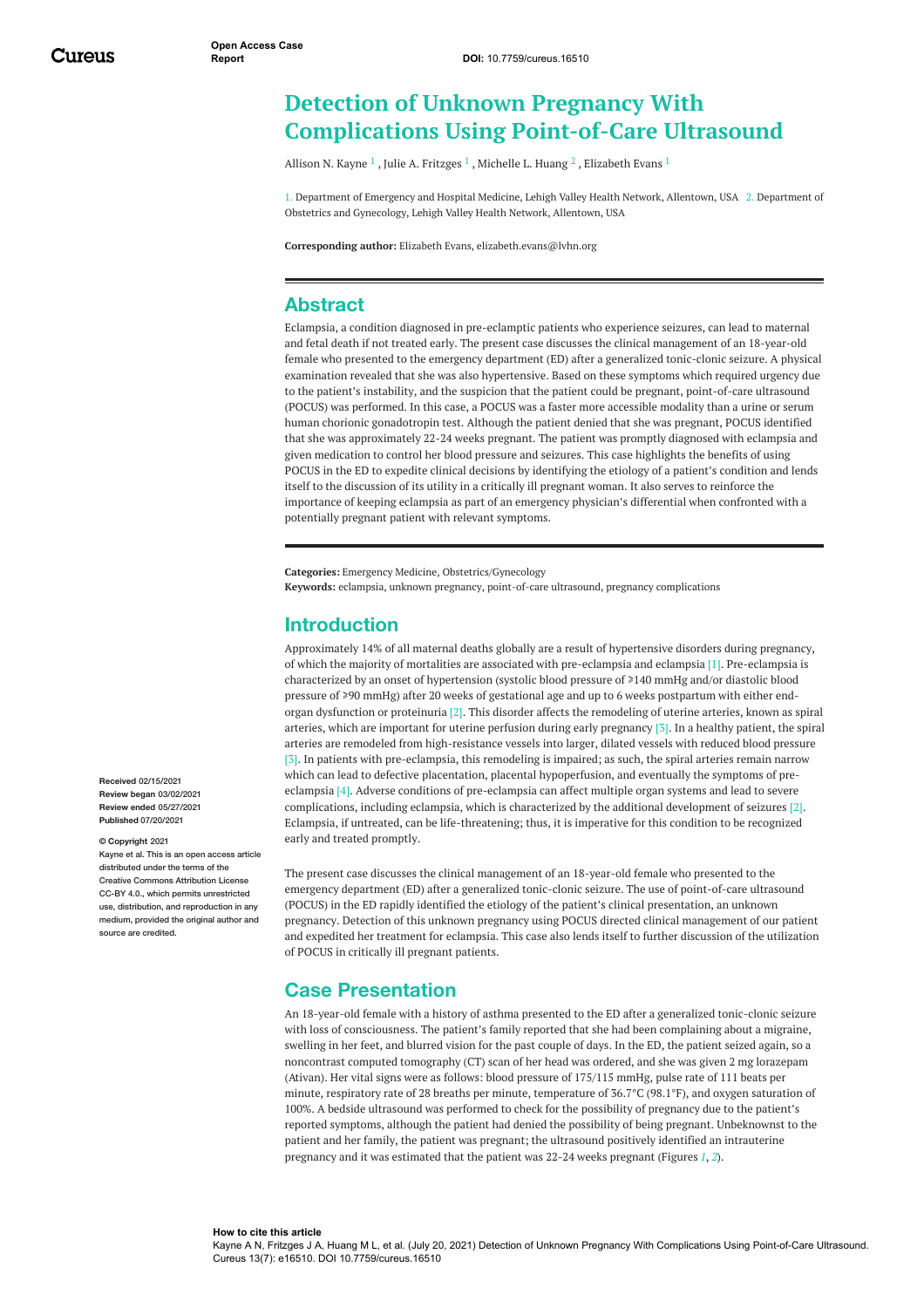<span id="page-2-0"></span>

**FIGURE 1: Representative transabdominal ultrasound fetus.**



#### **FIGURE 2: Representative M-mode ultrasound showing fetal heart rate.**

The uterine fundus was palpated approximately 2-4 cm above the umbilicus and a fetal heart rate was detected at 168 beats per minute. The patient was given a bolus of 4 g of magnesium sulfate and started on a continuous infusion. In addition, she was given 20 mg of intravenous (IV) labetalol to control her blood pressure.

The patient's labs revealed the following: hemoglobin 15.7 g/dL (normal: 11.5-14.5 g/dL), white blood cell count 25,300/mm<sup>3</sup> (normal: 4,000-10,000/mm<sup>3</sup>), platelet count 210,000/mm<sup>3</sup> (normal: 140,000-350,000/mm<sup>3</sup> ), creatinine 1.17 mg/dL (normal: 0.40-1.10 mg/dL), alkaline phosphatase 177 U/L (normal: 35-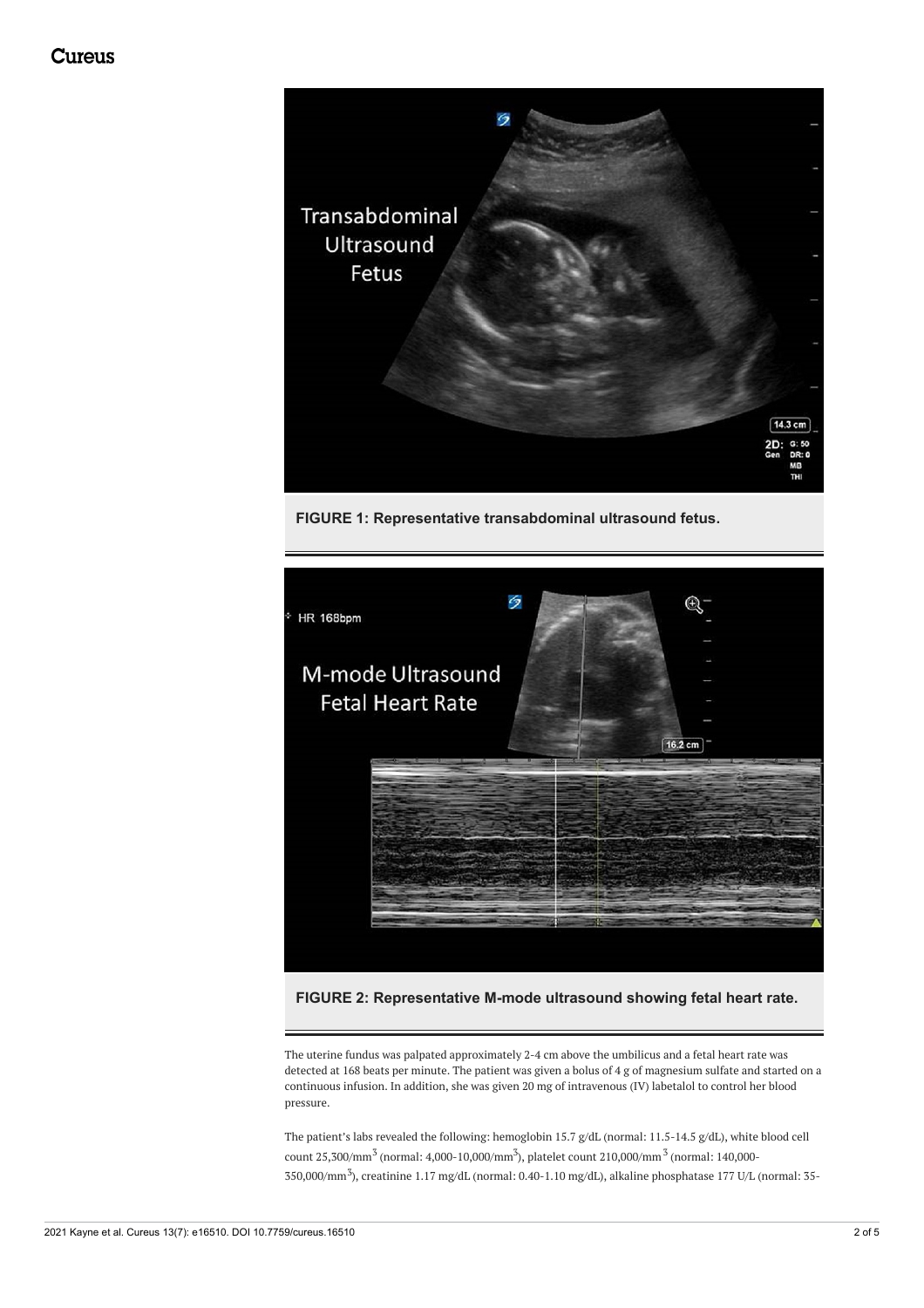120 U/L), alanine aminotransferase 76 U/L (normal: <56 U/L), aspartate aminotransferase 78 U/L (normal: <41 UL), and proteinuria. The results of the patient's head CT scan showed abnormal hypodense lesions in the frontal lobes, basal ganglia, parietal, and occipital lobes, concerning for infarcts or septic emboli (Figure *[3](#page-2-0)*).



**FIGURE 3: Computed tomography of the head showing subtle patchy hypodensities (arrows) seen in the basal ganglia as well as the parietal, occipital, and frontal lobes.**

The patient was promptly diagnosed with eclampsia with acute kidney injury. Because the ED department where the patient presented is a small, urban ED without in-house admission capabilities, she was transferred via ambulance to the labor and delivery unit at the hospital network's tertiary care campus.

Upon arrival to labor and delivery, the patient's blood pressure continued to be in a severe range. She required an additional 20, 40, and 80 mg of IV labetalol and 10 mg of IV hydralazine with minimal response. Another bedside ultrasound was performed and revealed a fetal weight of 919 g (2 pounds), an amniotic fluid index of 7.9 cm, and cephalic presentation. No obvious malformations were seen. Fetal breathing, hiccups, and movement were also found, giving the baby a biophysical profile of 6/8 due to low fluid. The patient was sent to get a magnetic resonance imaging to further image her brain, but began to contract more frequently with recurrent late decelerations, prompting an immediate C-section. The baby was born weighing 825 g (1 pound, 13.1 ounces) and estimated to be 26 weeks old.

The patient remained intubated and sedated after delivering her baby and was transferred to the Neuroscience Intensive Care Unit for ongoing management. She was discharged a week later with an antihypertensive regimen, Nexplanon® for contraception, and follow-up appointments to an OB/GYN. Her daughter remained under intensive care for ongoing thermoregulatory and nutritional management.

#### **Discussion**

To our knowledge, this is one of only a few cases that illustrate the use of POCUS in facilitating the diagnosis of eclampsia in a patient who did not know she was pregnant. POCUS has become a widely used diagnostic tool in the ED [5,6]. This type of imaging has become especially important for patients with lifethreatening conditions necessitating immediate diagnoses, such as those with pericardial tamponade and ectopic pregnancies [7,8]. However, there has been controversy over whether there are benefits in emergency clinicians using POCUS to evaluate conditions that are not time-sensitive, such as first-trimester pregnancy complications or gallbladder issues [9].

Despite this controversy, POCUS has been evaluated for its efficacy in safely and accurately diagnosing intrauterine pregnancies. Several studies have shown that POCUS not only accurately identifies intrauterine pregnancies but also reduces patient length of stay  $[9,10]$ . POCUS has also been used to identify complications associated with pregnancy. A previous report showed the importance of ocular POCUS in identifying bilateral retinal detachments indicative of pre-eclampsia in a female patient who did not know she was pregnant [11]. The present case adds to the existing literature by confirming the benefits of using POCUS to quickly identify intrauterine pregnancies to facilitate a patient's clinical management.

Identifying this condition in our patient was not only important for her health but also for her new baby, as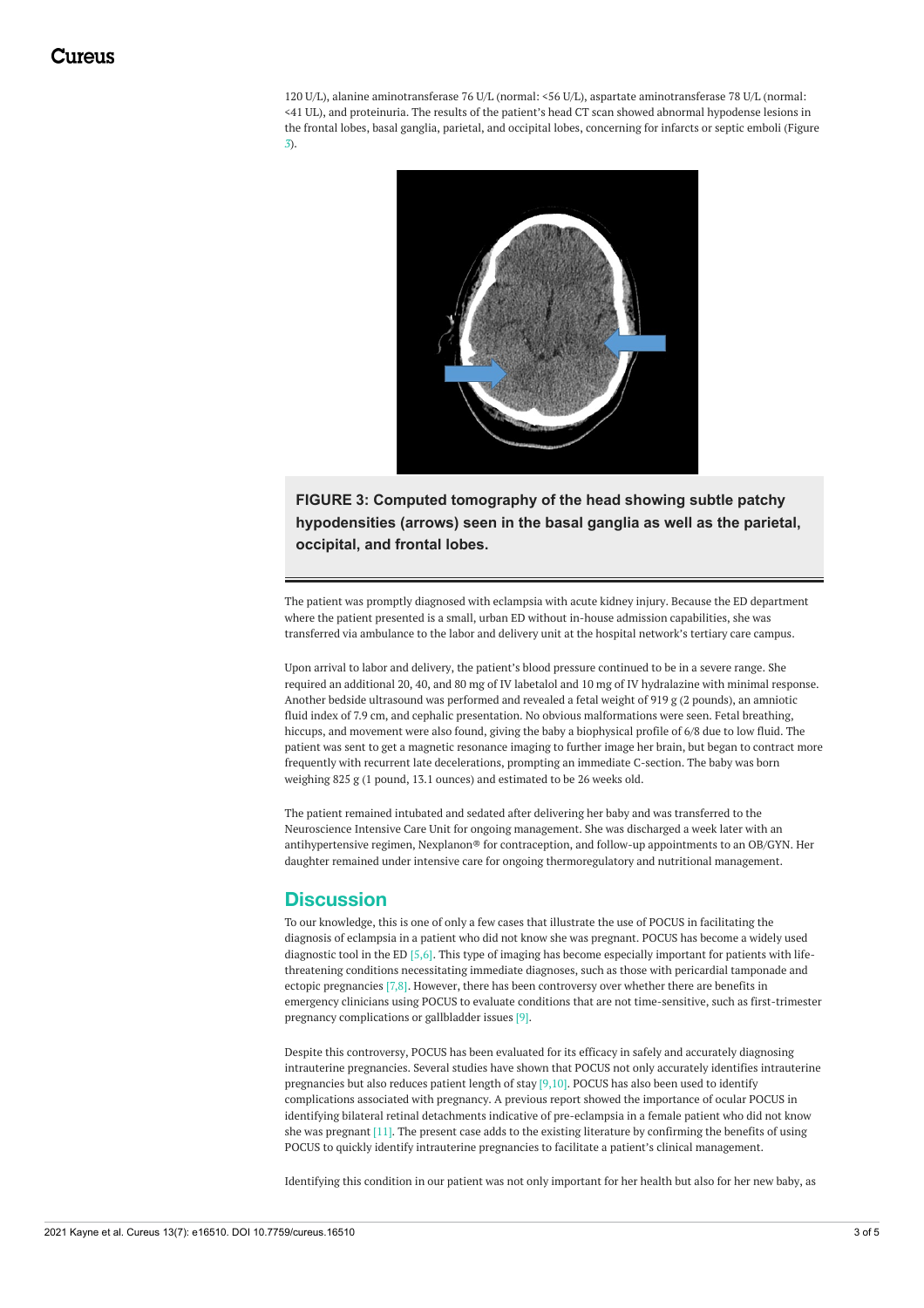infants of mothers with pre-eclampsia can experience severe health consequences. Neonatal mortality is approximately two times higher among infants of mothers with pre-eclampsia, and the infants have an increased risk of febrile seizures, low Apgar scores, and neonatal intensive care unit admission [12]. Exposure to pre-eclampsia in-utero has also been shown to have long-term health effects on infants, including higher levels of systolic and diastolic blood pressure during childhood, increased risk of metabolic disorders, and higher risk for epilepsy and stroke [12].

In this case, the patient presented to the ED after having a seizure and was unstable with a broad differential on arrival and a reported denial of pregnancy. The POCUS helped narrow the differential rapidly and facilitate immediate treatment. There has been support for POCUS examination of the lungs, heart, and optic nerve sheath diameter to help detect the presence of pulmonary interstitial edema, cerebral edema, and/or cardiac dysfunction while managing patients with pre-eclampsia and eclampsia [13]. Some managing critically ill pregnant women suggest opportunities for further use of multiorgan POCUS including transcranial Doppler and transcranial color-coded duplex sonography which are not traditionally done in the ED setting [14]. While it was not performed in our case, optic nerve sheath diameter to assess for intracranial pressure can be considered in critically ill pregnant women [14]. While other specialties such as critical care and anesthesiology may have more experience as a specialty using POCUS in critically ill pregnant patients, in our case the modality was used to reach the diagnosis not to guide the treatment which ultimately was received at a definitive care facility. In the short term, POCUS enabled a swift diagnosis so the patient could be started on blood pressure medication and receive magnesium sulfate, which has been found to significantly reduce the adverse outcomes associated with this condition [15], to control her symptoms and the progression of her condition. In addition, the fetus could be monitored and an informed decision could be made about the urgency of delivery.

#### **Conclusions**

This case shows the benefits of using a quick imaging technique such as POCUS to identify the etiology of a patient's condition, which in our case was an intrauterine pregnancy. Discovering the patient's unknown pregnancy using POCUS was instrumental in providing both the patient and her baby with the urgent care they needed. In patients of childbearing age with an unreported pregnancy who present with the described symptoms of eclampsia, we recommend that emergency physicians incorporate the timely use of POCUS to assess for the possibility of pregnancy to expedite diagnosis and treatment. More advanced POCUS imaging holds promise for further management of critically ill pregnant patients. In addition, although eclampsia is rare, we suggest that emergency physicians keep this condition as part of their differential when evaluating potentially pregnant patients with relevant symptoms.

### **Additional Information**

#### **Disclosures**

**Human subjects:** Consent was obtained or waived by all participants in this study. **Conflicts of interest:** In compliance with the ICMJE uniform disclosure form, all authors declare the following: **Payment/services info:** All authors have declared that no financial support was received from any organization for the submitted work. **Financial relationships:** All authors have declared that they have no financial relationships at present or within the previous three years with any organizations that might have an interest in the submitted work. **Other relationships:** All authors have declared that there are no other relationships or activities that could appear to have influenced the submitted work.

#### **Acknowledgements**

The authors would like to acknowledge Jasdip Kaur, BS for her scholarly assistance with editing and formatting this case report.

#### **References**

- 1. Vousden N, Lawley E, Seed PT, et al.: Incidence of eclampsia and related complications across 10 low- and [middle-resource](https://dx.doi.org/10.1371/journal.pmed.1002775) geographical regions: secondary analysis of a cluster randomised controlled trial. PLoS Med. 2019, 16:e1002775. [10.1371/journal.pmed.1002775](https://dx.doi.org/10.1371/journal.pmed.1002775)
- 2. Magee LA, Pels A, Helewa M, Rey E, von Dadelszen P: Diagnosis, evaluation, and [management](https://dx.doi.org/10.1016/s1701-2163(15)30588-0) of the hypertensive disorders of pregnancy: executive summary. J Obstet Gynaecol Can. 2014, 36:416-41. [10.1016/s1701-2163\(15\)30588-0](https://dx.doi.org/10.1016/s1701-2163(15)30588-0)
- 3. VanWijk MJ, Kublickiene K, Boer K, VanBavel E: Vascular function in [preeclampsia](https://dx.doi.org/10.1016/s0008-6363(00)00087-0) . Cardiovasc Res. 2000, 47:38-4. [10.1016/s0008-6363\(00\)00087-0](https://dx.doi.org/10.1016/s0008-6363(00)00087-0)
- 4. Whitley GS, Cartwright JE: Cellular and molecular regulation of spiral artery remodelling: lessons from the cardiovascular field. Placenta. 2010, 31:465-74. [10.1016/j.placenta.2010.03.002](https://dx.doi.org/10.1016/j.placenta.2010.03.002)
- 5. J Henneberry R, Hanson A, Healey A, et al.: Use of point of care [sonography](https://dx.doi.org/10.2310/8000.CAEPPS) by emergency physicians . CJEM. 2012, 14:106-12, 10.2310/8000 CAEPPS
- 6. Moore CL, Copel JA: Point-of-care [ultrasonography](https://dx.doi.org/10.1056/NEJMra0909487). N Engl J Med. 2011, 364:749-57. [10.1056/NEJMra0909487](https://dx.doi.org/10.1056/NEJMra0909487)
- 7. Avitabile NC, Kaban NL, Siadecki SD, Lewiss RE, Saul T: Two cases of heterotopic pregnancy: review of the literature and sonographic diagnosis in the emergency [department.](https://dx.doi.org/10.7863/ultra.34.3.527) J Ultrasound Med. 2015, 34:527-30.